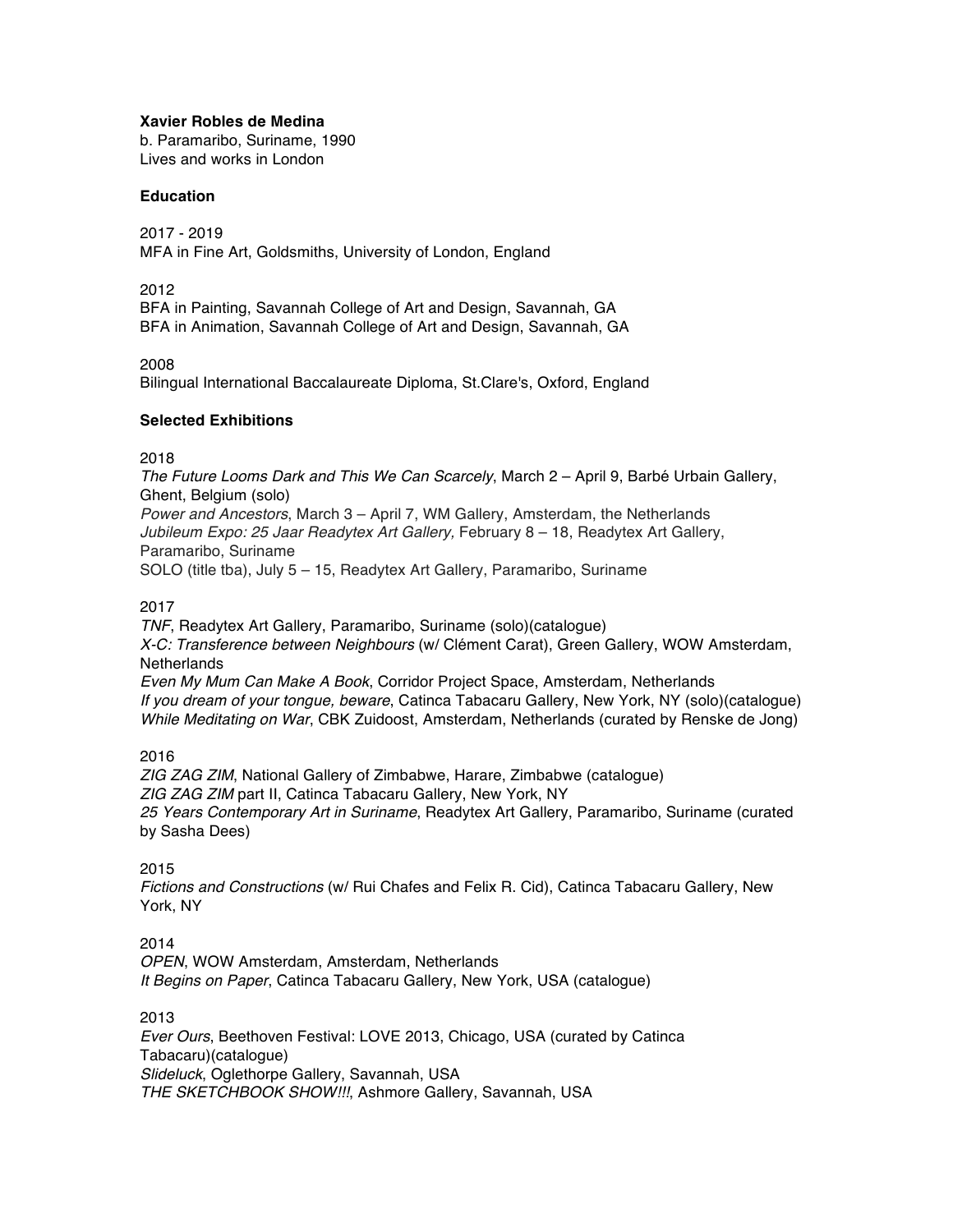2012

*META*, Gallery 263, Cambridge, USA *Small Works 2012*, Gutstein Gallery, Savannah, USA *Cherchez La Vérité*, The Porch, Savannah, USA *Mutare*, Little Beasts Gallery, Savannah, USA *Atelo*, Little Beasts Gallery, Savannah, USA (solo) *Far From Home*, Blue Gallery, Savannah, USA *THE SKETCHBOOK SHOW!!!*, Little Beasts Gallery, Savannah, USA

2011

*Drawing Works*, Alexander Gallery, Savannah, USA

2008

*Wall to Wall*, North Wall Gallery, Oxford, England

## **Awards and Accomplishments**

2016

Royal Award for Modern Painting shortlist, Royal Palace Amsterdam, Netherlands

2015

Prix de Rome Visual Arts nominee, The Mondriaan Fund, Netherlands

2012

Honors Scholarship, Savannah College of Art and Design, Savannah, USA (2008 - 2012) United Student Forum Member, Savannah College of Art and Design, Savannah, USA

2011

Cover Artist of Strathmore 300 series Canvas pads, Strathmore Artist Papers, USA

2010

1st place Black and White Drawing, and Canson Award, Foundations Honors Show, Savannah College of Art and Design, Savannah, USA

# **Bibliography**

Grote Nederlandse Kunstkalender (2018)

Korbee, Ada, "Xavier Robles de Medina presenteert kunstboek," Starnieuws Suriname (July 5, 2017)

Wajwakana, Audry, "Xavier Robles de Medina 'signeert' met snelportretten," De Ware Tijd, p. 8A (June 30, 2017)

Dees, Sasha, "Broedplaats WOW Amsterdam," Trendbeheer (April 20, 2017)

Dees, Sasha, "Nederland Represents: Xavier Robles de Medina & Remy Jungerman," Trendbeheer (February 23, 2017)

"If you dream of your tongue, Beware," Wall Street International Magazine (February 14, 2017)

McVey, Kurt, "Surinamese Artist Xavier Robles de Medina Mixes Dream Theory And Politics in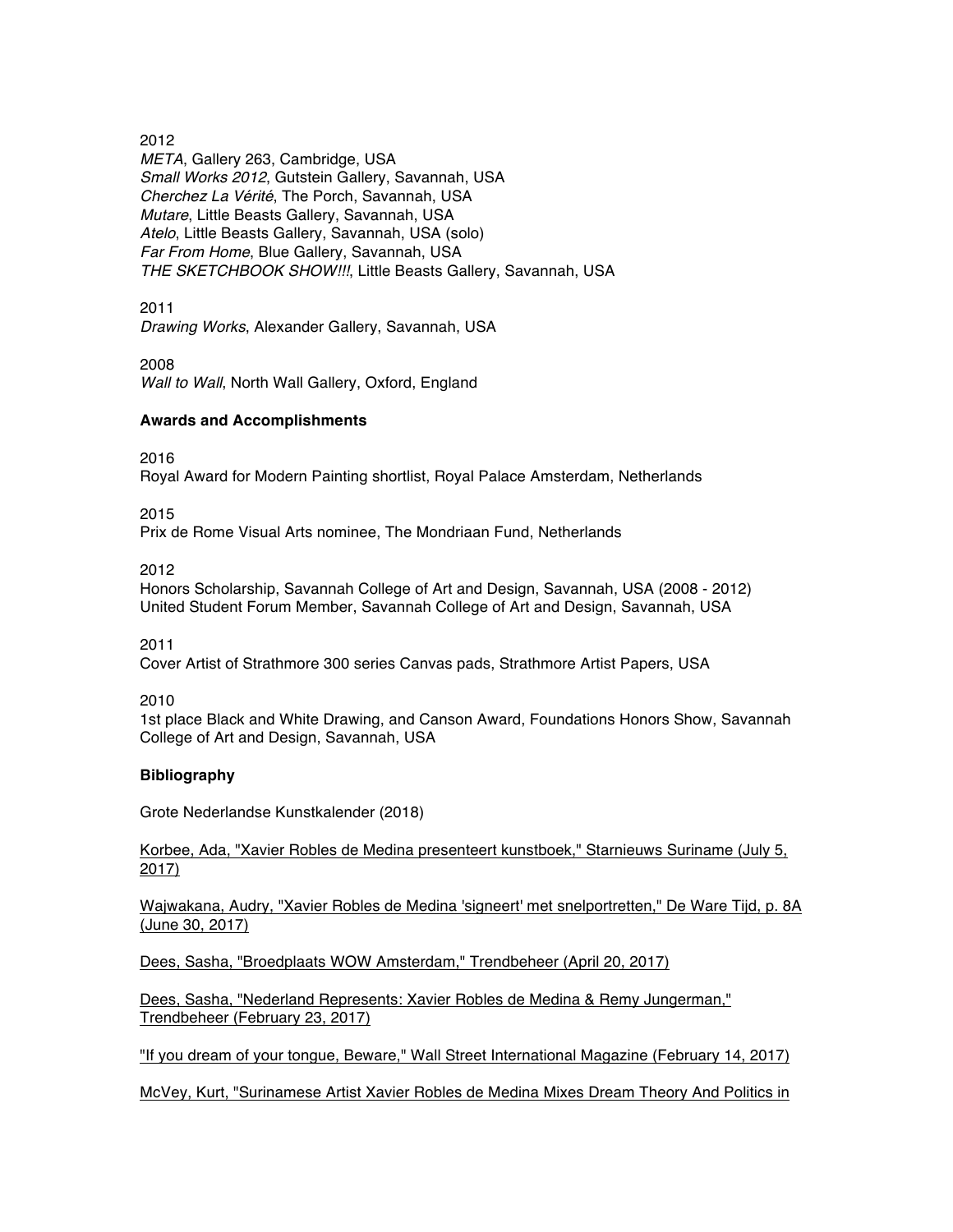First Solo Exhibition," Forbes (January 31, 2017)

Ronner, Abby, "Photorealistic Drawings Explore the Trippy Dreamscape of Cultural Identity," The Creators Project, VICE (January 28, 2017)

Zimmer, Lori, "Xavier Robles de Medina at Catinca Tabacaru," Art Nerd New York (January 24, 2017)

Clemoes, Charlie, "Vinteuil - A Conversation with Xavier Robles de Medina" pt. 2, European Echo (January 20, 2017)

Gummels-Relyveld, Cassandra, "Jonge artiest met Surinaamse roots exposeert in New York," De Ware Tijd, p. 6A (January 19, 2017)

Blouin Artinfo, "Xavier Robles de Medina at Catinca Tabacaru Gallery, New York," Blouin Artinfo (January 18, 2017)

Gummels-Relyveld, Cassandra, "Xavier Robles de Medina exposeert in Catinca Tabacaru Gallery in New York," Dagblad Suriname, People, p. 25 (January 18, 2017)

Arabadjis, Chris (trans. Gummels-Relyveld, Cassandra), "Eerste solo expositie Xavier Robles de Medina in New York," Starnieuws Suriname (January 11, 2017)

Clemoes, Charlie, "Buy & Create - An interview with Xavier Robles de Medina," European Echo (December 23, 2016)

Perrée, Rob, "The could-be-reality of Xavier Robles de Medina," AFRICANAH (May 9, 2016)

Steins, Edward, "Xavier Robles de Medina streeft naar perfectie," De Ware Tijd, Mens en Maatschappij, p. C4 (January 30 - 31, 2016)

Headley, Kevin, "In Gesprek Met," ATV-Suriname (January 6, 2016)

Vercouteren, Senne, "Faces of WOW: Xavier Robles de Medina," WOW Amsterdam Stories (November 5, 2015)

Goredema, Baynham, "Surinamese artist Xavier Robles de Medina in Zimbabwe," POVO Journal 2015, Issue 07, p. 33 - 35 (September 2015)

Garan'anga, Stephen, "Dzimbanhete hosts artist in residency programme," The Herald (September 11, 2015)

Hoefer, Dylan, "Woven With Metaphor: Unraveling the Multifaceted Works of Xavier Robles de Medina," SCAD Painting Blog, Alumni Interview Series, article #2 (April 17, 2015)

Wijnhard, Christio, "Xavier Robles de Medina: Het woord 'kunst' gebruik ik niet om mijn werk te beschrijven," ApuraNetworks (June 9, 2014)

Hersh, Allison, "Art & Soul: SCAD graduate's work pushes boundaries of creativity at Gallery Espresso," Savannah Morning News (October 13, 2012)

Pitter, Michael, "Understanding an Artist," In Parenthesis literary magazine (October 15, 2012)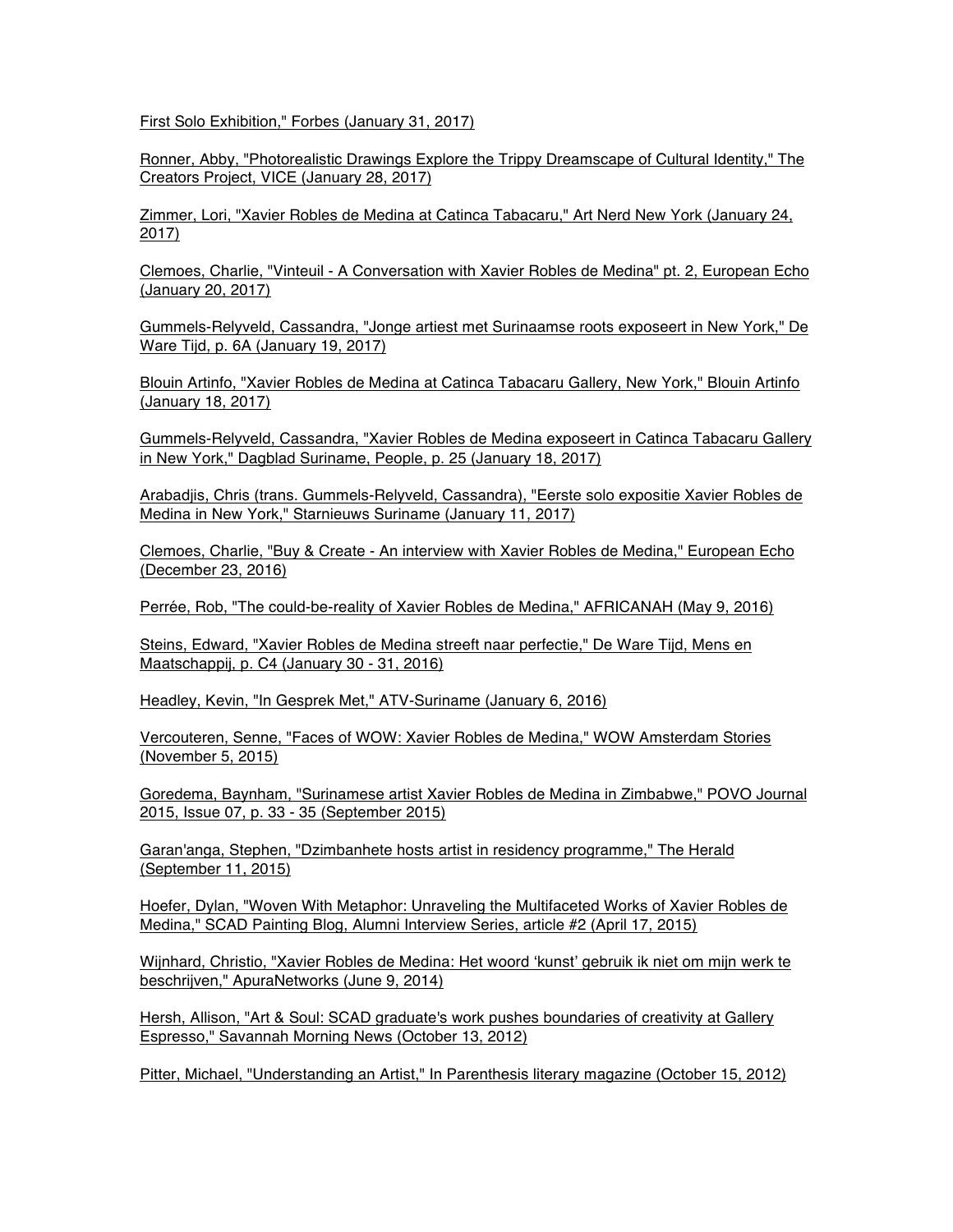Dawers, Bill, "A Quick Trip Through SCAD's Painting Department in Alexander Hall," Savannah Unplugged (February 2012)

Cover of the promotional SCAD Graduate catalogue, Savannah College of Art and Design (2012)

Featured in the main SCAD promotional catalogue, Savannah College of Art and Design (2012)

Gummels-Relyveld, Cassandra, "Xavier Robles de Medina," Sranan Art Xposed 5th edition, p. 4 - 5 (September 2011)

Strathmore interviewer, "Xavier Robles de Medina, canvas pad cover artist," Strathmore Website (2011)

### **Lectures**

2017

Thursday-Night-Feature (6 July), Readytex Art Gallery, Paramaribo, Suriname

2014

Guest speaker, Academie voor Hoger Kunst- en Cultuuronderwijs (AHKCO), Paramaribo, Suriname

### **Artist Residencies**

2015 - 2017 WOW Amsterdam, the Netherlands

2015

Catinca Tabacaru Gallery - Dzimbanhete Arts Interactions Residency Collaboration, Harare, **Zimbabwe** 

## **Gallery Affiliation**

Catinca Tabacaru Gallery, New York, NY (represented) info [at] catincatabacaru [dot] com

Readytex Art Gallery, Paramaribo, Suriname info [at] readytexartgallery [dot] com